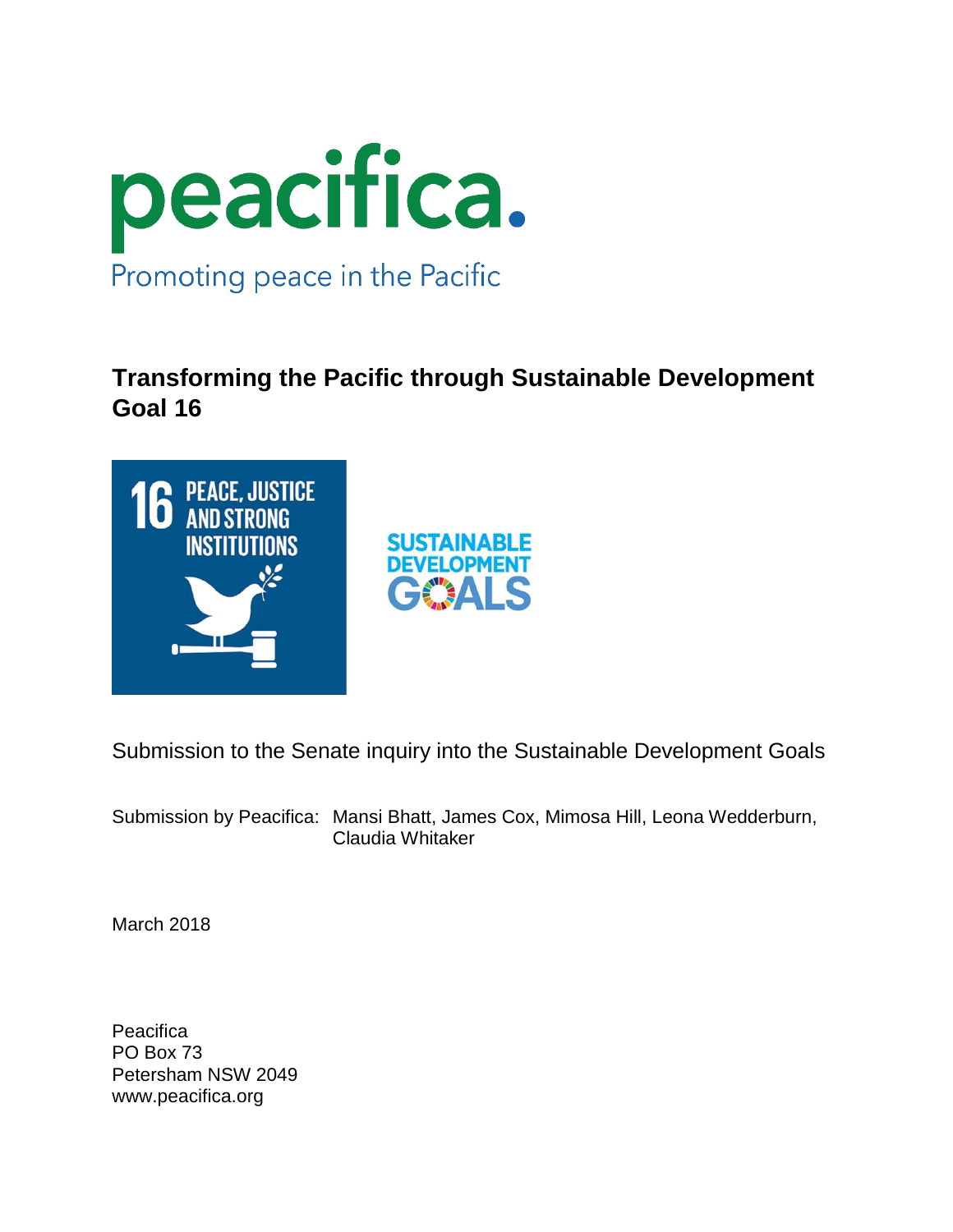#### **Summary**

This submission calls for the Australian Government to prioritise Sustainable Development Goal 16 in its Pacific aid programs and policy. It argues that peaceful and inclusive societies, justice and effective institutions are transformative components of the SDG framework. It proposes a **Pacific-based Peacebuilding** approach as a pathway to achieving Goal 16.

Peacifica recommends that the Australian Government:

- 1. Prioritise SDG Goal 16 in its aid policy and programming for the Pacific region. This will require re-orientation of Australia's Pacific Islands program around the promotion of human security, inclusive governance and the mitigation of conflict drivers, with the aim of creating sustainable, positive peace
- 2. Prioritise a Pacific-based peacebuilding approach in its support for SDG Goal 16:
	- a) Conduct inclusive assessments of local contexts and conflict risks to enable shared planning for peace and development
	- b) Support the development of locally derived indicators of progress to establish local ownership and ensure that actions realistically respond to local understandings of peace and security.
- 3. Build on RAMSI's success in the Solomon Islands by promoting grassroots peacebuilding activities (including empowerment of women and youth, reconciliation and climate change impact mitigation) as a complement to ongoing institutional strengthening
- 4. Develop a rigorous policy framework to guide efficient, effective, timely and accountable responses to protracted crises, including through multi-year funding agreements that strategically address the root causes and chronic indicators of crises.

# *Section 1: Introduction: SDGs and the Pacific*

The Sustainable Development Goals (SDGs) have set the agenda for the world's collaboration on some of the most pressing issues. Governments need to commit fully to the Goals' realisation at home and abroad. Particular responsibility rests on those governments, like Australia's, with the means to stimulate serious change.

For Australia, there is nowhere more important with regard to the SDGs than our close neighbours in the South Pacific. We have deep cultural, geographic and economic ties with the region. It is an increasingly strategically significant part of the Indo-Pacific, and of high strategic importance to Australia. As a major power in the region, we have a demonstrated commitment to engage positively with our neighbours and we share a particular history of involvement in Pacific security initiatives. However comprehensive attention to fulfilment of SDG 16 remains marginal in comparison to many other Western states.

Goal 16 is recognised to be a particularly important goal due to its transformative nature. It is a crosscutting theme across the SDGs, and progress towards this goal has the potential to create a platform from which many other Goals can be realised (GPPAC, 2017: 3). Equally, failure to realise Goal 16 implies weak institutions, injustice and increased risk of conflict, which would undermine other goals.

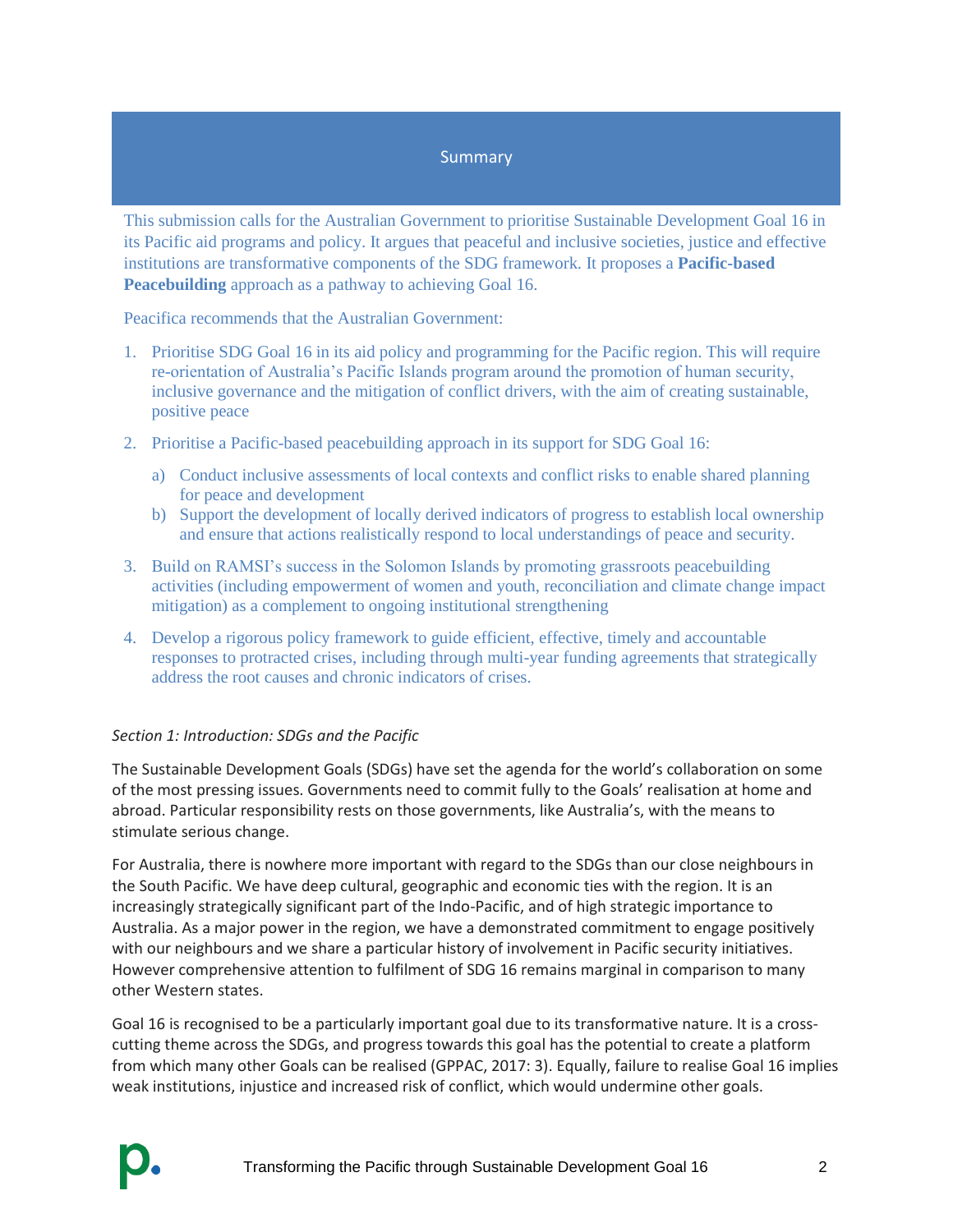Peacifica suggests that Goal 16 should be considered as essential for sustainable development, including in the South Pacific, but that its realisation will require a transformed approach to Australia's aid program. Australia's aid program in the Pacific currently prioritises economic growth and security, which are important but insufficient components of a peaceful and prosperous region. Peacifica is calling for a reorientation of Australia's Pacific Islands program

# Sustainable Development Goal 16

- Promote peaceful and inclusive societies for sustainable development,
- Provide access to justice for all
- Build effective, accountable and inclusive institutions at all levels.

around the promotion of inclusive governance and the mitigation of conflict drivers, with the aim of creating sustainable, positive peace.

In addition, realisation of Goal 16 depends on comprehensive consideration of two other goals: Goal 5 - Gender Equality, and Goal 13 - Climate Action.

#### *Section 2: What Australia is currently doing*

#### Priorities and spending

The Department of Foreign Affairs and Trade's Aid Budget Summary 2017-18 links Australia's ODA strategic investment priorities with every United Nations SDG, although without precise allocations of programs and budgets to specific SDGs (see Figure 1). ODA spending and regional engagement is characterised by a commitment to the international rules-based order: economic governance, security, human rights treaties, and governance outcomes.



*Source: DFAT Aid Budget Summary 2017/18: vi*

Framed under this overriding objective of Australian economic prosperity and security is Australia's *Pacific Regional Aid Investment Plan 2015-16 to 2018-19*, which identifies the objectives economic growth, effective regional institutions, healthy and resilient communities, and empowering women and girls (DFAT 2015). Australia plans to invest \$1.1 billion in the Pacific in 2017-18.

Economic growth is the key objective, in line with Australia's strategic interests in the growth of private sector investment and increased trade, as articulated in the Foreign Policy White Paper and elsewhere. In addition the \$2 billion committed to the Pacific Maritime Security Program over the next 30 years continues to be framed as a response to transnational security threats in the Pacific, and takes an overly securitised approach (DFAT 2017). Peacifica has previously identified Australia's securitisation of aid as

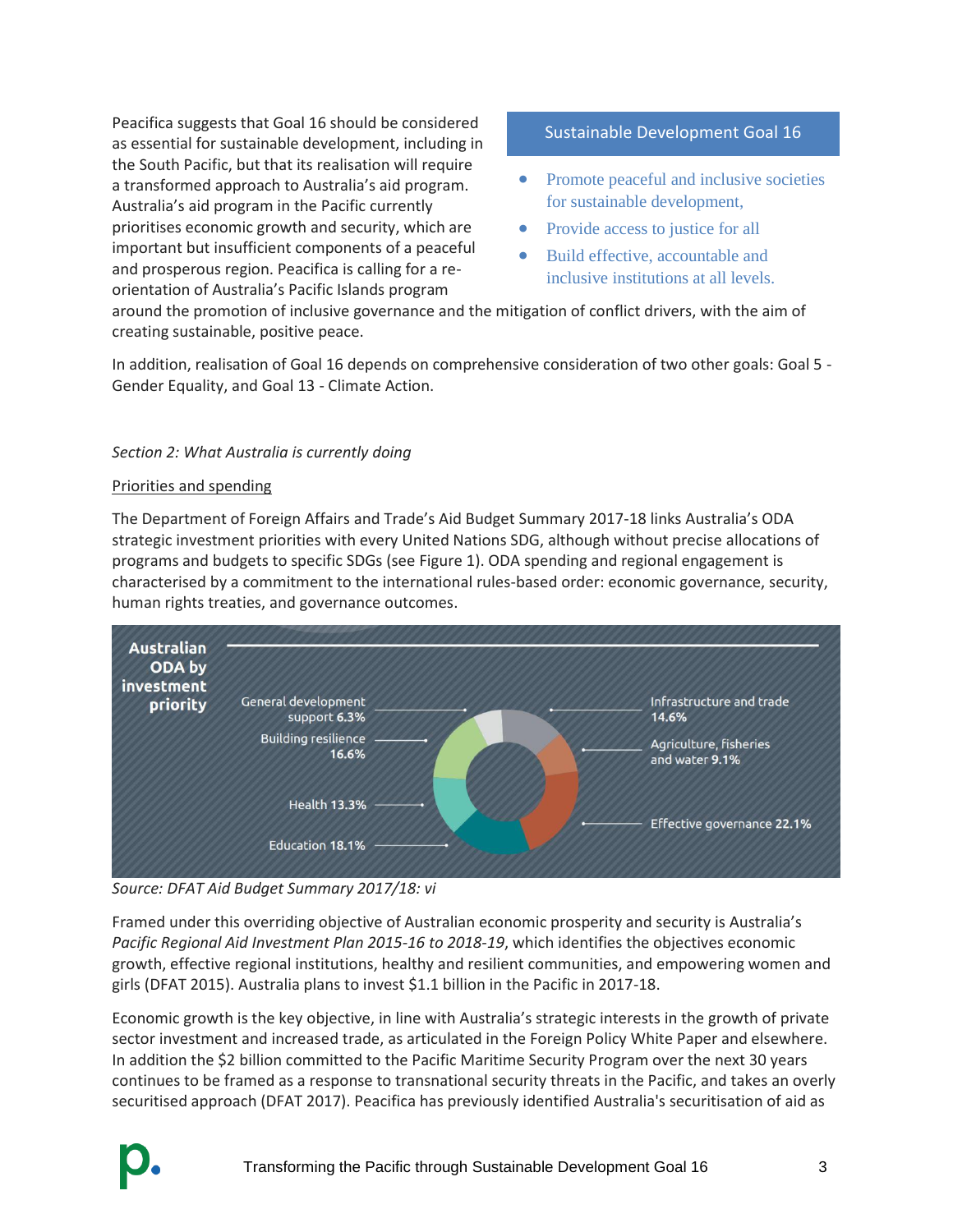detrimental to the livelihoods of Pacific peoples and antithetical to human security (Cox, Schmeidl et al 2017, Peacifica 2017). A human security perspective would respond to root causes of human *in*security and promote resilience and peace. It would contribute to the "stable and prosperous Pacific" that is an Australian policy priority (DFAT, 2017b)

The 2017-18 aid budget does include elements that potentially contribute to human security: \$141 million to promote peace, justice, and inclusion in the Solomon Islands; \$5.4 million for the Pacific Women Shaping Pacific Development Initiative; \$300 million on climate change and resilience in the Pacific; and \$4 million for the Pacific Sports Partnerships (PSP) program.

The Solomon Islands, one of the region's most vulnerable countries, has however received a further cut of 13.3% in funding 2017-18 to 2018-19, following the end of the Regional Assistance Mission to Solomon Islands (RAMSI). Support for peacebuilding in the Solomon Islands is all the more important, to build on RAMSI's successes and promote grassroots peacebuilding activities that were outside its mandate. This is an opportunity to deliver a transformative approach to peacebuilding using lessons of RAMSI with a human security approach.

# **Governance**

'Effective governance' features prominently within the ODA program, and particularly in the Pacific, where 36.4 percent of Australia's Pacific investments support effective governance. Programs create "the conditions for growth through a rules-based and stable investment environment, supporting development through better public policy and financial management and helping to promote more accountable and transparent government in our region." (DFAT 2017a: 64). Australia's governance programs emphasise "support to the political context" in order to engage in action that is "politically feasible and economically desirable", with "country-led reform initiatives" and local development solutions. Yet opportunities to embed SDG 16 in Australia's ODA have been obscured by the fact that SDGs are a dot point rather than a framing device (DFAT 2018).

Australia's approach to governance has the potential to address key governance- and institution-related conflict drivers in line with Goal 16, however it is limited by the fact that Australia implements a topdown, institutional approach to governance. This approach addresses only half the governance challenge as it ignores the demand side of governance relationships. There is little evidence of a conception of inclusive governance or of engagement on governance with local-level actors and civil society (DFAT 2017a: 64). Such interventions are critical for sustainable improvements in governance, and for it to make the fullest contribution to positive peace.

The nominal alignment of effective governance to Goals 8 (Decent Work and Economic Growth), 10 (Reduced Inequalities), 16 (Peace, Justice and Strong Institutions) and 17 (Partnerships) continues Australia's commitment to pursuing economic advantage while promoting liberal democracy, a 'fair go' and human rights for all (Peacifica 2017: 8). However, the top-down, institutional perspective on governance and state-building limits the choices available to Australia's aid program (DFAT 2017a: 65) and increases the likelihood of unresolved local grievances becoming larger problems.

# *Section 3: What we need to do differently to achieve a transformative solution*

Australia needs to deepen its understanding of its own strategic interests in the South Pacific to enable a holistic, human-security-oriented approach. This would recognise the interconnections between the SDGs, their influence on regional and national Pacific Island Country (PIC) priorities, and the need to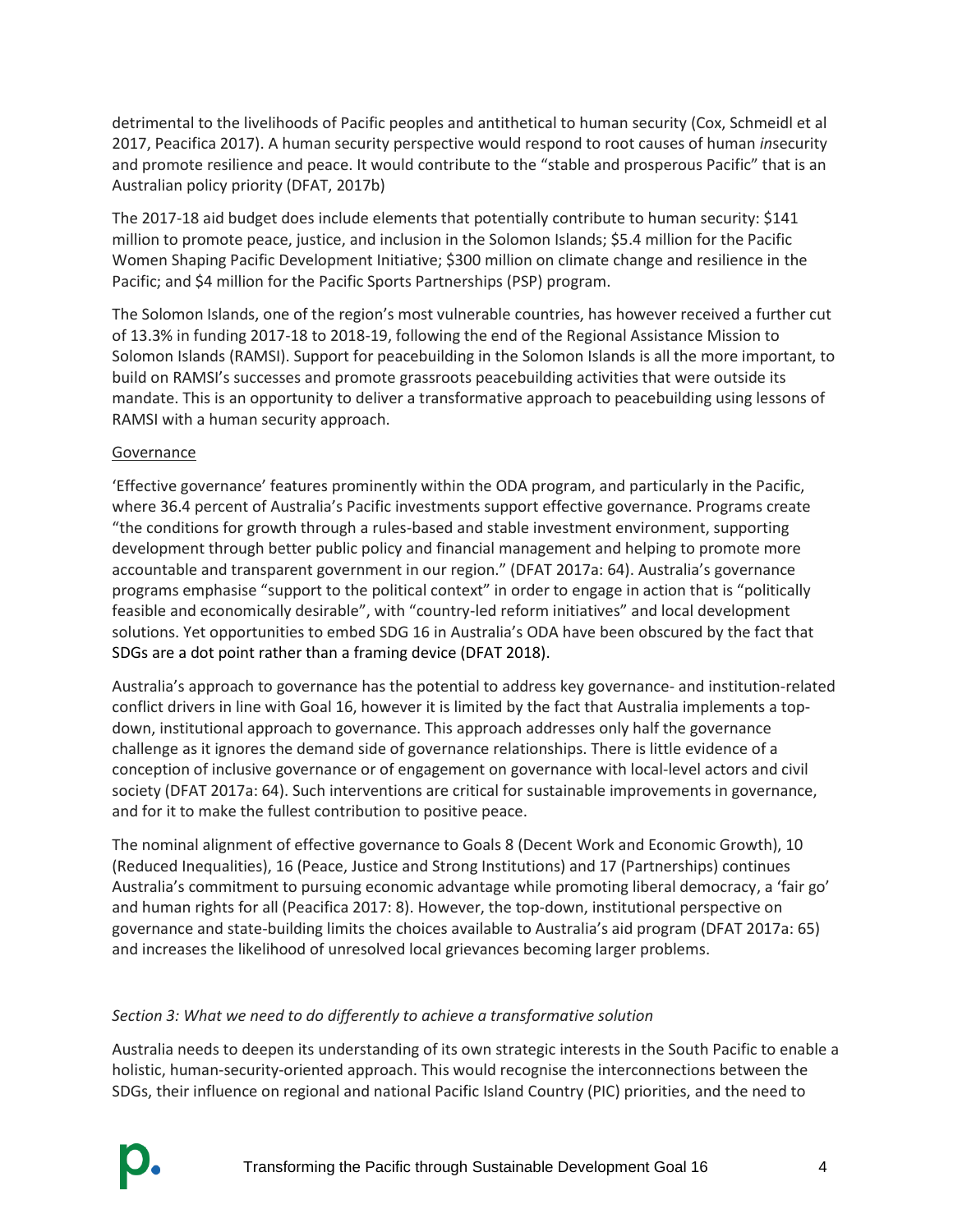assure sustainable peace. Achieving such peace and justice requires a recognition of, and meaningful response to, conflict drivers that are present in the region.

While observers of the South Pacific tend not to look at it through a lens of peace and conflict, Peacifica considers that past violent conflicts - in Bougainville, Solomon Islands and Fiji - combined with present conflict drivers like resource competition, gender inequality, governance challenges, economic hardship, institutional weakness and climate change create an environment in which the risk of violent conflict will increase. As the cost of violence is increasingly well known - not only financially but also in the 'role that violence, conflict and insecurity play in constraining development' - promoting peace in the Pacific is a sound investment (Ackman et al., 2018: 8; UNSC, 2015).

Many of the SDGs recognise and respond to such conflict drivers. Goal 16 in particular recognises the need for strong institutions to support the development and longevity of social, political or ecological change, as well as inclusive and accessible justice systems that redress grievances from conflict to ensure the continuation of peace. A focus on Goal 16 and hence the creation of sustainable, peaceful environments will thereby act to provide a viable context for the fulfilment of a number of other Pacific regional- and country-level priorities, as well as reducing the risk of future violence. This is the nature of Goal 16 as a transformative goal.

#### Pacific Island country priorities

A Goal 16-led approach supports the priorities of Pacific Island countries themselves. PICs have developed core regional priorities through the *Pacific Roadmap for Sustainable Development*, which lists six regional priority areas for sustainable development (Pacific Islands Forum 2017):

- 1. Climate change and disaster risk reduction
- 2. Oceans and fisheries
- 3. Poverty reduction, reducing inequality and improving quality of education
- 4. Improving connectivity (ICT)
- 5. Non-communicable diseases
- 6. Empowering women and girls, and people with disabilities

These regional priorities both contribute to and are contingent upon addressing underlying conflict drivers. The implementation of the Roadmap, however, is dependent on the development of institutional capacities which require sustained, long-term approaches and investment.

Regional institutions have also emphasised the economic, ecological and cultural dimensions of conflict. The Pacific Islands Forum Secretariat (PIFS) recognises the interlocking political, economic, environmental, social and interpersonal factors that support human security. Key strategic outcomes in the PIFS Framework for Pacific Regionalism include *promoting people-centred development* and *strong Pacific governance for a peaceful and stable region.* These outcomes combine efforts towards a human security approach with the promotion of good governance, democratic structures and practices and representative decision-making.

The coordination of the United Nations' SDG response in the Pacific through the *United Nations Pacific Strategy 2018-2022* localises the SDG framework into six strategic outcomes. Outcome 5, Governance and Community Engagement, seeks to 'develop innovative mechanisms to increase interaction and consultation with citizens, focusing on marginalised groups, in particular women and youth' (UN Pacific 2017). Marginalisation and discrimination on social, economic or political levels are noted conflict drivers and have been the impetus for increased radicalisation of youth and violence in the region (ADB 2017: 109).

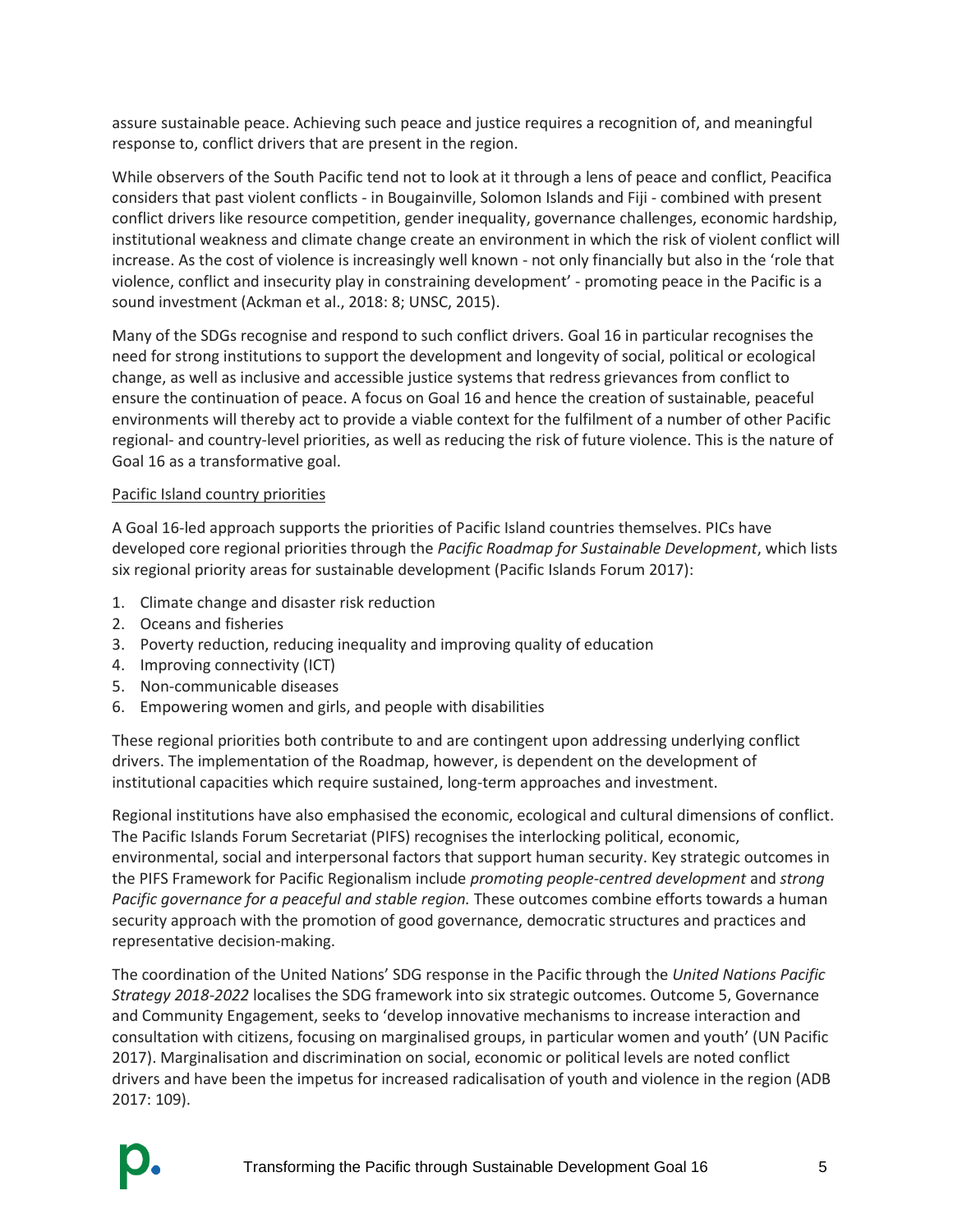Several PIC National Development Plans produced post-SDG formation account for underlying conflict drivers the consequent need for governance and justice institutions. Vanuatu's National Development Plan 2030 identifies 'Peace and Justice' as a key feature with importance placed on gender-responsive planning and enacting political reforms for greater transparency, stability and representation. Similarly, Solomon Islands' National Development Strategy 2016-2030 categorises a 'Unified nation with stable and effective governance and public order' as a primary objective. Peacebuilding is a key component of Solomon Islands policy, and the need for post-RAMSI reconciliation and accessible justice for grievance response is well recognised.

# *Employing a Pacific-based peacebuilding approach*

Peacebuilding is a complex undertaking. Established approaches have prioritised the strengthening state institutions of governance and security and instituting democratic government. However critiques of this approach have pointed out its insufficient consideration of local civil society and prevailing social, political and economic practices (with consequences like the protracted violence in Afghanistan). 'Critical' or 'hybrid' approaches to peacebuilding have been proposed as a way to address this. These champion inclusive, place-based approaches in which locally generated plans, informed by deep understanding of the context and sensitivity to conflict risk, shape interventions with both local and external engagement. They go beyond a simple absence of violence to engender a climate of positive peace.

Within PICs the prioritisation and implementation of Goal 16, including inclusive governance and a nuanced Pacific peacebuilding approach, is critical, as its realisation will determine the outcomes of all other SDGs. The ability to reduce the risk of violent conflict and other crimes, strengthen governance and foster accountable, inclusive institutions from local to national levels will influence the effectiveness of PICs in their strategies to eliminate poverty (Goal 1), promote gender equality (Goal 5), mitigate against climate change (Goal 13) and secure marine resources for livelihoods (Goal 2, Goal 14).

Accordingly, the most strategic way Australia can seek to address Goal 16 is through the prioritisation of comprehensive peacebuilding efforts that are grounded in the reality of Pacific life and informed by the perspectives of Pacific civil society and governments. 'Critical peacebuilding' aims to address underlying conflict drivers across society and build robust social structures and institutions, thereby reducing the occurrence and recurrence of violence from the bottom up. Building on this, pursuing a

# Positive Peace

Positive peace represents the presence of justice, and of social systems that enable the peaceful resolution of conflict. It embodies the attitudes, institutions and structures that create and sustain peaceful societies.

'Pacific-based peacebuilding approach' in Australia's Pacific aid policy and programs would work to address challenges to peace and promote a context for sustainable development.

A Pacific-based peacebuilding approach would include the following key pillars:

1. Recognition of the interdependent relationship between people and the environment that exists in the Pacific. This relationship underlies the organisation of life for Pacific communities: their values, culture, identity, social relations, livelihood, legal frameworks and resource management. It must be not only taken into account, but capitalised on to promote a climate of positive peace. Building on this, the Pacific model seeks climate justice, acknowledging the threats of climate change as key future drivers of conflict.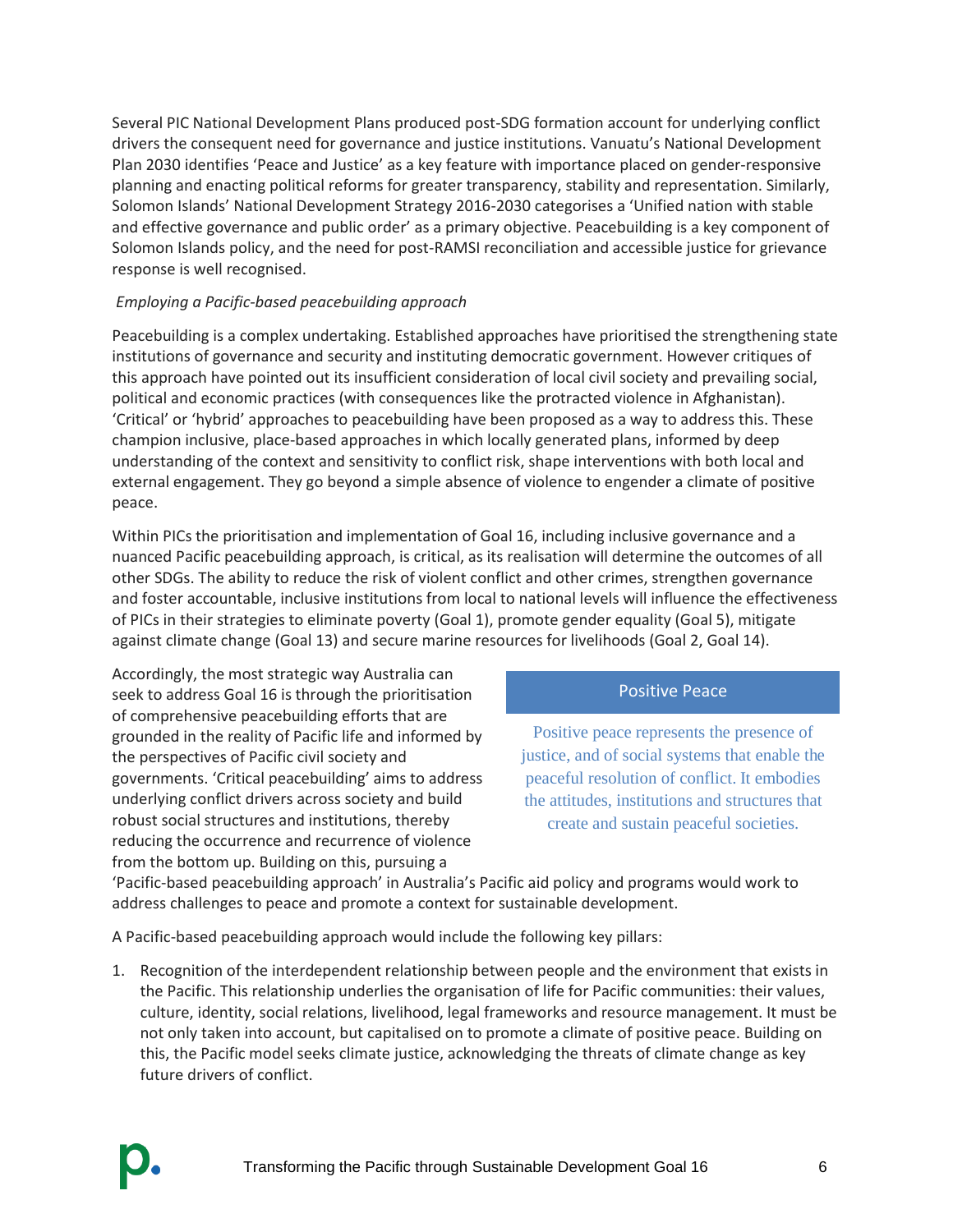- 2. It is locally grounded, and therefore highly contextual, building on indigenous knowledge and social capital. Solutions come out of the dialogue between this grounded knowledge and the support of external government and civil society networks.
- 3. It is inclusive, particularly of women, who are essential agents for sustainable development. It prioritises focus on preventing and responding to violence against women and girls, which in the Pacific is widespread, persistent and unacceptably high.
- 4. Inclusion of youth and marginalised groups is necessary to enable sustainable peace efforts. An important aspect of this is creating opportunities for youth engagement in mainstream political and economic processes.

Many of Australia's present development activities in the South Pacific could contribute to a Pacificbased peacebuilding approach. Robust institutions of government are essential, as are sound economic fundamentals, gender equality and effective police. But so too are issues that are not well represented in the aid program, including an active and engaged civil society, promotion of social equality and an awareness of how seemingly unrelated issues may promote peace or conflict. Pacific-based peacebuilding would start with inclusive assessments of local contexts and conflict risks, on which shared planning for peace and development would ensue. Locally derived indicators of progress would be essential to establish local ownership and ensure that actions realistically respond to local understandings of peace and security. Local indicators would also assist in the collection of disaggregated data, helping to ensure that 'no one is left behind'.

#### *Section 4: Recommendations*

Peacifica recommends that the Australian Government:

- 1. Prioritise SDG Goal 16 in its aid policy and programming for the Pacific region. This will require re-orientation of Australia's Pacific Islands program around the promotion of human security, inclusive governance and the mitigation of conflict drivers, with the aim of creating sustainable, positive peace
- 2. Prioritise a Pacific-based peacebuilding approach in its support for SDG Goal 16:
	- i. Conduct inclusive assessments of local contexts and conflict risks to enable shared planning for peace and development
	- ii. Support the development of locally derived indicators of progress to establish local ownership and ensure that actions realistically respond to local understandings of peace and security.
- 3. Build on RAMSI's success in the Solomon Islands by promoting grassroots peacebuilding activities (including empowerment of women and youth, reconciliation and climate change impact mitigation) as a complement to ongoing institutional strengthening
- 4. Develop a rigorous policy framework to guide efficient, effective, timely and accountable responses to protracted crises, including through multi-year funding agreements that strategically address the root causes and chronic indicators of crises.